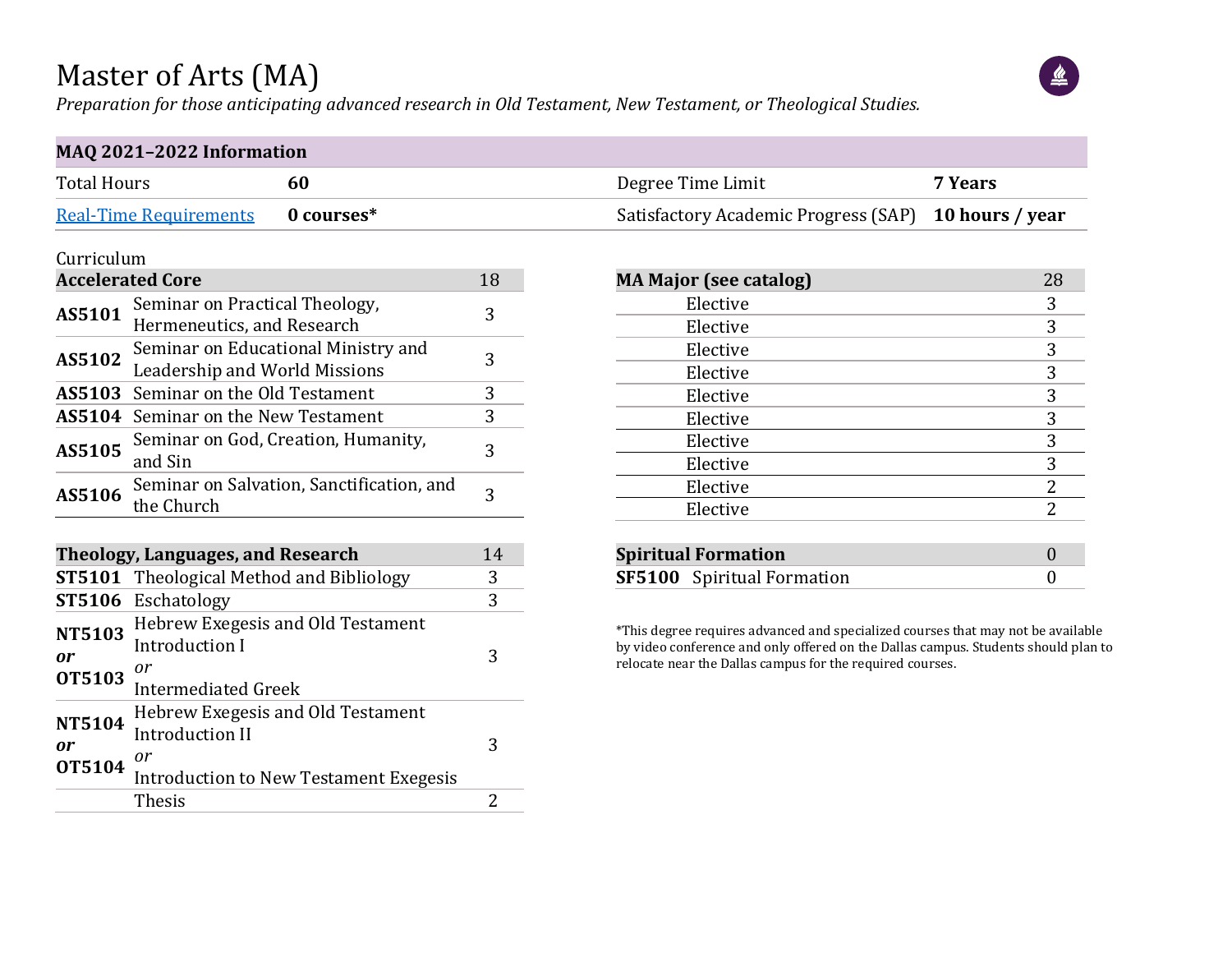

# DALLAS THEOLOGICAL SEMINARY

Degree Plan: <u>Academic MA 2-year Plan (2021-22)</u>

|      | Fall          |                                                  | $\Delta$       | ⊑ |               | Spring                                                              | $\Delta$ | $\square$ | $\Delta$<br>$\boxed{\square}$<br>Summer                  |
|------|---------------|--------------------------------------------------|----------------|---|---------------|---------------------------------------------------------------------|----------|-----------|----------------------------------------------------------|
| Year | AS5101        | Practice Theology,<br>Hermeneutics, and Research | 3              |   | AS5102        | <b>Educational Ministries and</b><br><b>Leadership and Missions</b> | 3        |           |                                                          |
|      | AS5103        | <b>Old Testament Books</b>                       | 3              |   | AS5104        | <b>New Testament Books</b>                                          | 3        |           | Students in all majors must demonstrate                  |
|      | <b>OT5103</b> | <b>Hebrew Exegesis I</b>                         | 3              |   | <b>OT5104</b> | <b>Hebrew Exegesis II</b>                                           | 3        |           | proficiency in both Greek and Hebrew (5101-<br>$5102$ ). |
|      |               | 0 <sub>R</sub>                                   |                |   |               | OR                                                                  |          |           |                                                          |
|      | <b>NT5103</b> | <b>Intermediate Greek</b>                        | 3              |   | NT5104        | <b>New Testament Exegesis</b>                                       | 3        |           | See entering catalog for required courses and            |
|      | ST5101        | <b>Theological Method</b>                        | 3              |   | SF5100-2      | <b>Spiritual Formation</b>                                          |          |           | elective options in each major.                          |
|      | SF5100-1      | <b>Spiritual Formation</b>                       |                |   |               | <b>Major Course</b>                                                 | 3        |           |                                                          |
|      |               | <b>Major Course</b>                              | 3              |   |               | <b>Major Course</b>                                                 | 3        |           |                                                          |
|      |               | Total                                            | 15             |   |               | Total                                                               | 15       |           | Total                                                    |
| Year | AS5105        | God, Creation, Humanity, Sin                     | 3              |   | AS5106        | <b>Salvation, Ecclesiology</b>                                      | 3        |           |                                                          |
|      | XX5902        | Thesis (3-hour for NT)                           | $\overline{2}$ |   | ST5106        | Eschatology                                                         | 3        |           |                                                          |
|      | SF5100-3      | <b>Spiritual Formation</b>                       |                |   | SF5100-4      | <b>Spiritual Formation</b>                                          |          |           |                                                          |
|      |               | <b>Major Course</b>                              | 3              |   |               | <b>Major Course</b>                                                 | 3        |           |                                                          |
|      |               | <b>Major Course</b>                              | 3              |   |               | <b>Major Course</b>                                                 | 3        |           |                                                          |
|      |               | <b>Major Course</b>                              | $\overline{2}$ |   |               | <b>Major Course</b>                                                 | 3        |           |                                                          |
|      |               | <b>Major Course</b>                              | $\mathcal{D}$  |   |               |                                                                     |          |           |                                                          |
|      |               | Total                                            | 15             |   |               | Total                                                               | 15       |           | Total                                                    |
| Year |               |                                                  |                |   |               |                                                                     |          |           |                                                          |
| 3    |               |                                                  |                |   |               |                                                                     |          |           |                                                          |
|      |               |                                                  |                |   |               |                                                                     |          |           |                                                          |
|      |               |                                                  |                |   |               |                                                                     |          |           |                                                          |
|      |               |                                                  |                |   |               |                                                                     |          |           |                                                          |
|      |               | Total                                            |                |   |               | Total                                                               |          |           | Total                                                    |

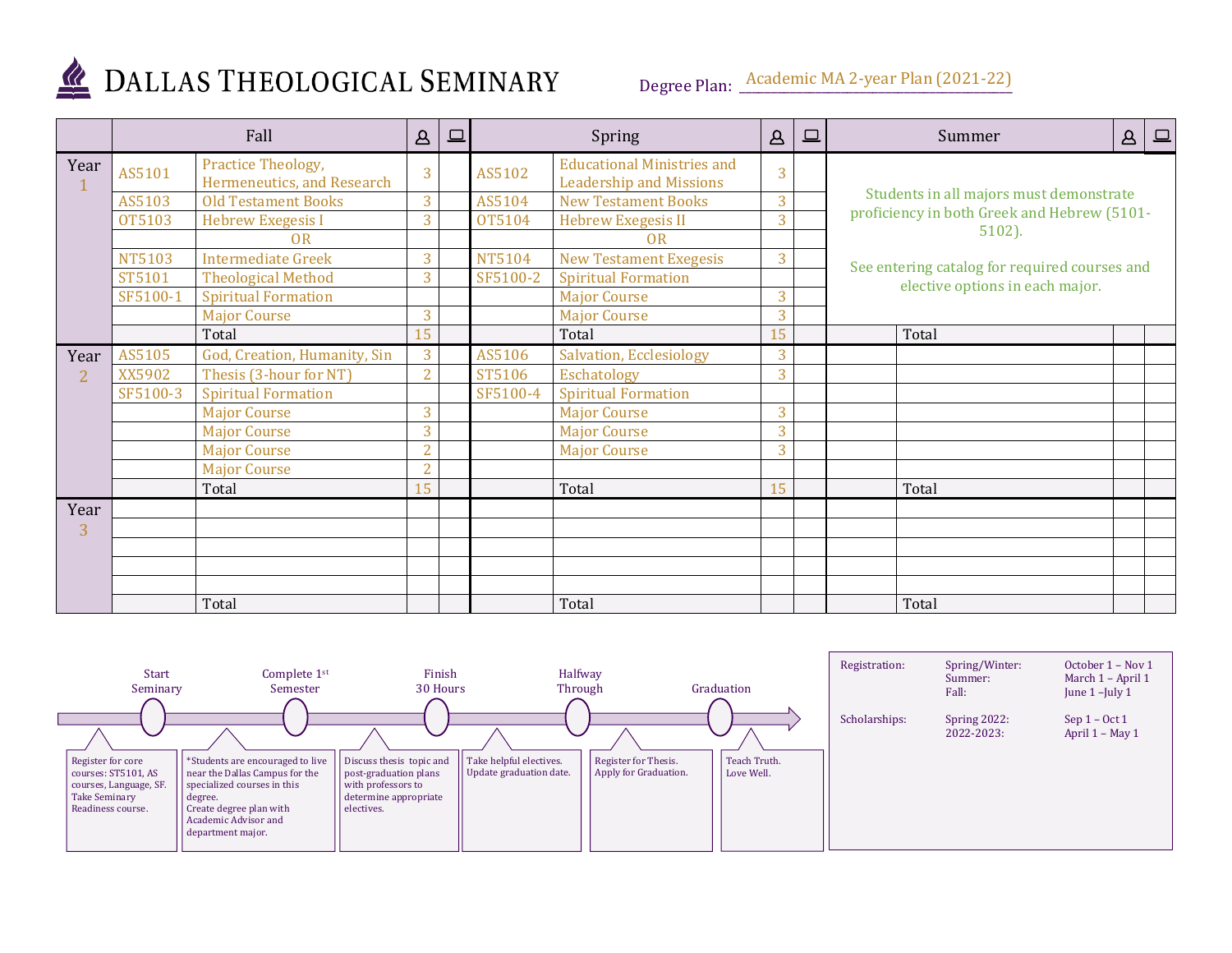

## DALLAS THEOLOGICAL SEMINARY

Degree Plan: <u>Academic MA 3-year Plan (2021-22)</u>

|                        | Fall     |                                                  | Δ<br>Spring<br>$\square$ |  | $\Delta$ | $\boxed{\square}$                                                   | Summer         |  | $\mathsf B$   | $\Box$                        |                |  |
|------------------------|----------|--------------------------------------------------|--------------------------|--|----------|---------------------------------------------------------------------|----------------|--|---------------|-------------------------------|----------------|--|
| Year                   | AS5101   | Practice Theology,<br>Hermeneutics, and Research | 3                        |  | ST5101   | <b>Theological Method</b>                                           | 3              |  | OT5103        | <b>Hebrew Exegesis I</b>      | 3              |  |
|                        | AS5103   | <b>Old Testament Books</b>                       | 3                        |  | AS5104   | <b>New Testament Books</b>                                          | 3              |  |               | <b>OR</b>                     |                |  |
|                        |          | <b>Major Course</b>                              | 3                        |  |          | <b>Major Course</b>                                                 | $\overline{3}$ |  | <b>NT5103</b> | <b>Intermediate Greek</b>     | 3              |  |
|                        | SF5100-1 | <b>Spiritual Formation</b>                       |                          |  | SF5100-2 | <b>Spiritual Formation</b>                                          |                |  | <b>OT5104</b> | <b>Hebrew Exegesis II</b>     | 3              |  |
|                        |          |                                                  |                          |  |          |                                                                     |                |  |               | <b>OR</b>                     |                |  |
|                        |          |                                                  |                          |  |          |                                                                     |                |  | NT5104        | <b>New Testament Exegesis</b> | 3              |  |
|                        |          |                                                  |                          |  |          |                                                                     |                |  |               |                               |                |  |
|                        |          |                                                  |                          |  |          |                                                                     |                |  |               |                               |                |  |
|                        |          | Total                                            | 9                        |  |          | Total                                                               | 9              |  |               | Total                         | 6              |  |
| Year<br>$\overline{2}$ | AS5105   | God, Creation, Humanity, Sin                     | 3                        |  | AS5102   | <b>Educational Ministries and</b><br><b>Leadership and Missions</b> | 3              |  | XX5902        | Thesis (3-hour for NT)        | $\overline{2}$ |  |
|                        |          | <b>Major Course</b>                              | 3                        |  | AS5106   | <b>Salvation, Ecclesiology</b>                                      | 3              |  | ST5106        | Eschatology                   | 3              |  |
|                        |          | <b>Major Course</b>                              | 3                        |  |          | <b>Major Course</b>                                                 | 3              |  |               |                               |                |  |
|                        | SF5100-3 | <b>Spiritual Formation</b>                       |                          |  | SF5100-4 | <b>Spiritual Formation</b>                                          |                |  |               |                               |                |  |
|                        |          |                                                  |                          |  |          |                                                                     |                |  |               |                               |                |  |
|                        |          |                                                  |                          |  |          |                                                                     |                |  |               |                               |                |  |
|                        |          | Total                                            | 9                        |  |          | Total                                                               | 9              |  |               | Total                         | 5              |  |
| Year                   |          | <b>Major Course</b>                              | 3                        |  |          | <b>Major Course</b>                                                 | $\overline{2}$ |  |               |                               |                |  |
| 3                      |          | <b>Major Course</b>                              | $\overline{2}$           |  |          | <b>Major Course</b>                                                 | 3              |  |               |                               |                |  |
|                        |          | <b>Major Course</b>                              | 3                        |  |          |                                                                     |                |  |               |                               |                |  |
|                        |          |                                                  |                          |  |          |                                                                     |                |  |               |                               |                |  |
|                        |          |                                                  |                          |  |          |                                                                     |                |  |               |                               |                |  |
|                        |          | Total                                            | 8                        |  |          | Total                                                               | 5              |  |               | Total                         |                |  |